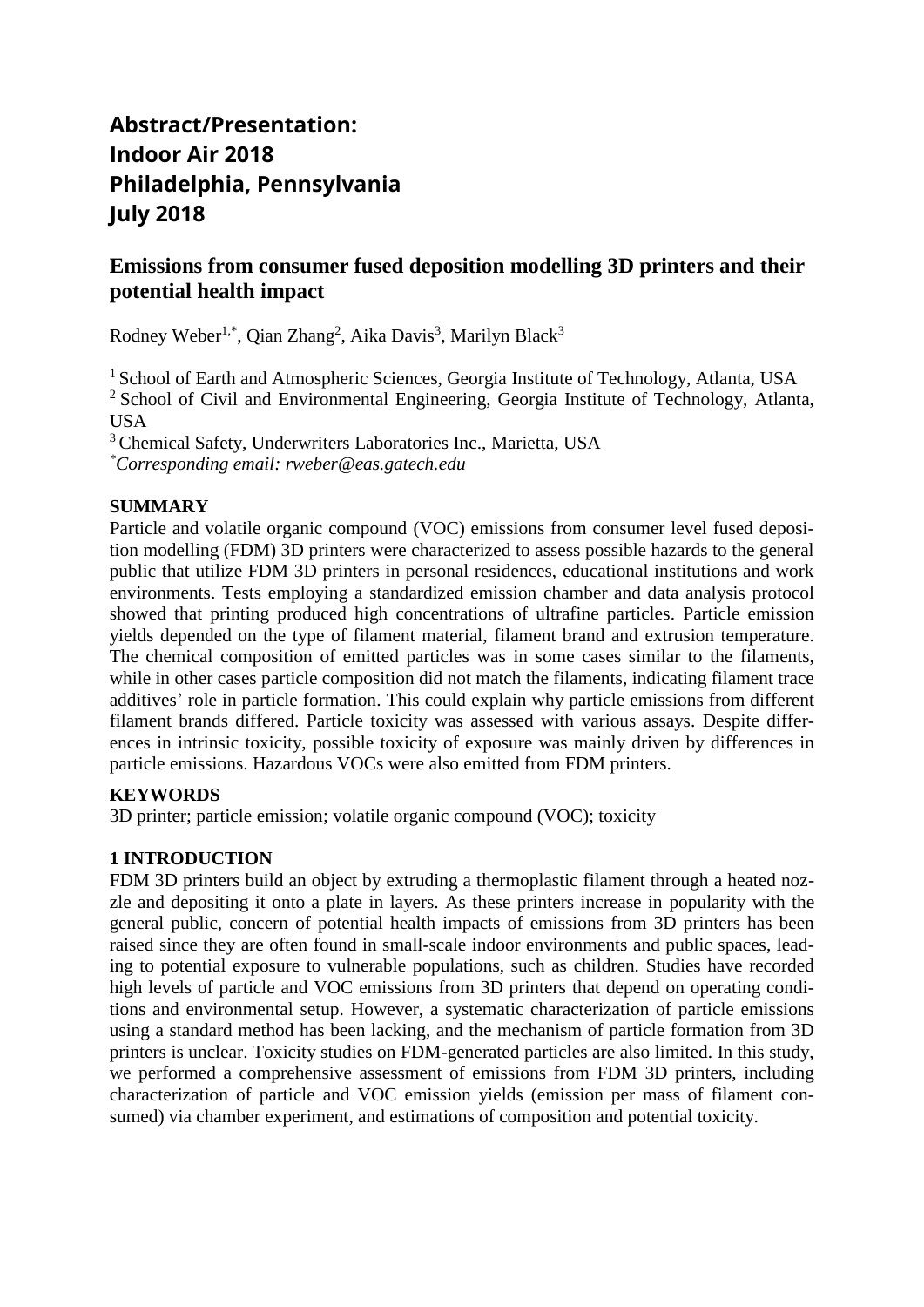### **2 METHODS**

Characterization of emissions was done using a  $1 \text{ m}^3$  stainless steel chamber, designed and evaluated following the ASTM standard D6670 (ASTM, 2013) and UL GREENGUARD Certification 2823 (UL, 2014). Dry particle and VOC free air was continuously supplied in the chamber at 16.7 L min<sup>-1</sup>. Particle concentrations and size distributions were measured with a suite of instrumentation. VOC and aldehyde samples were collected onto solid sorbent cartridges and then analysed by gas chromatography-mass spectrometry (GC/MS) and highperformance liquid chromatography separately, following US EPA Compendium Method TO-11A and 17 (USEPA, 1999a; b) and ASTM standard D6196 (ASTM, 2009). Test procedures and calculations of emissions followed BAM (2012), developed for testing emissions from laser printers. Particle composition was determined by aerosol mass spectroscopy and filament/particle composition by pyrolysis GC/MS. Toxicity tests focused on particle oxidative potential or oxidative stress responses. Particles were collected onto Teflon<sup>TM</sup> filters during chamber experiments and assessed with various cellular and acellular assays on filter extracts.

### **3 RESULTS and DISCUSSIONS**

In general, particle number concentration peaked at the beginning of the printing process, then dropped and reached a steady state as printing continued. Concentration profiles and total emissions largely depended on filament material. For the most widely used feedstock material, acrylonitrile butadiene styrene (ABS) generally emitted vastly more particles than polylactic acid (PLA). For the same filament material, some specific filament brands generated significantly higher emissions when operating under identical conditions, indicating minor filament additives might drive particle emissions. In addition, extrusion temperature also affected particle emissions following an exponential relationship. Particles from PLA, the lowest emitting filament, were chemically similar to filament monomers, whereas highest emitting ABS filament produced particles chemically dissimilar to the bulk filament. Toxicity tests indicated that particles were largely insoluble, since filtration of particle liquid extracts removed all toxic responses. All toxicity tests showed responses to FDM-emitted particles, with contrasting responses on a per surface area or mass basis for filaments of different composition. However, particles emitted from ABS were more toxic than that of PLA on a per print time or per print object mass (or filament consumed) basis. VOC emissions varied depending on filament material; total VOC emission rates were higher for ABS than PLA. Among the various detected VOCs, many have known potential hazards; such as styrene from ABS filaments and caprolactam from nylon filaments. Concentrations of certain hazardous species may exceed recommended levels when printing in small spaces with minimal outdoor air exchange. Therefore, strategies to reduce exposure include printing with low-emitting filaments, lowering extrusion temperature, enhancing outdoor air ventilation rates, or providing local exhaust.

### **4 CONCLUSIONS**

Characterization of emissions from 3D printers showed major controlling factors included filament material, filament brand and extrusion temperature. Overall, particle emission rates from high emitting materials like ABS were comparable to that from laser printers, for which standards have been developed. Total VOC emission rates were on average lower than laser printers, but numerous individual VOCs were detected. Emission results indicate that steps should be taken to minimize exposure in indoor environments.

### **ACKNOWLEDGEMENT**

This work was funded by the Chemical Safety Research Program of Underwriters Laboratories Inc.

#### **5 REFERENCES**

ASTM. 2009. ASTM D6196-03. West Conshohocken: ASTM International.